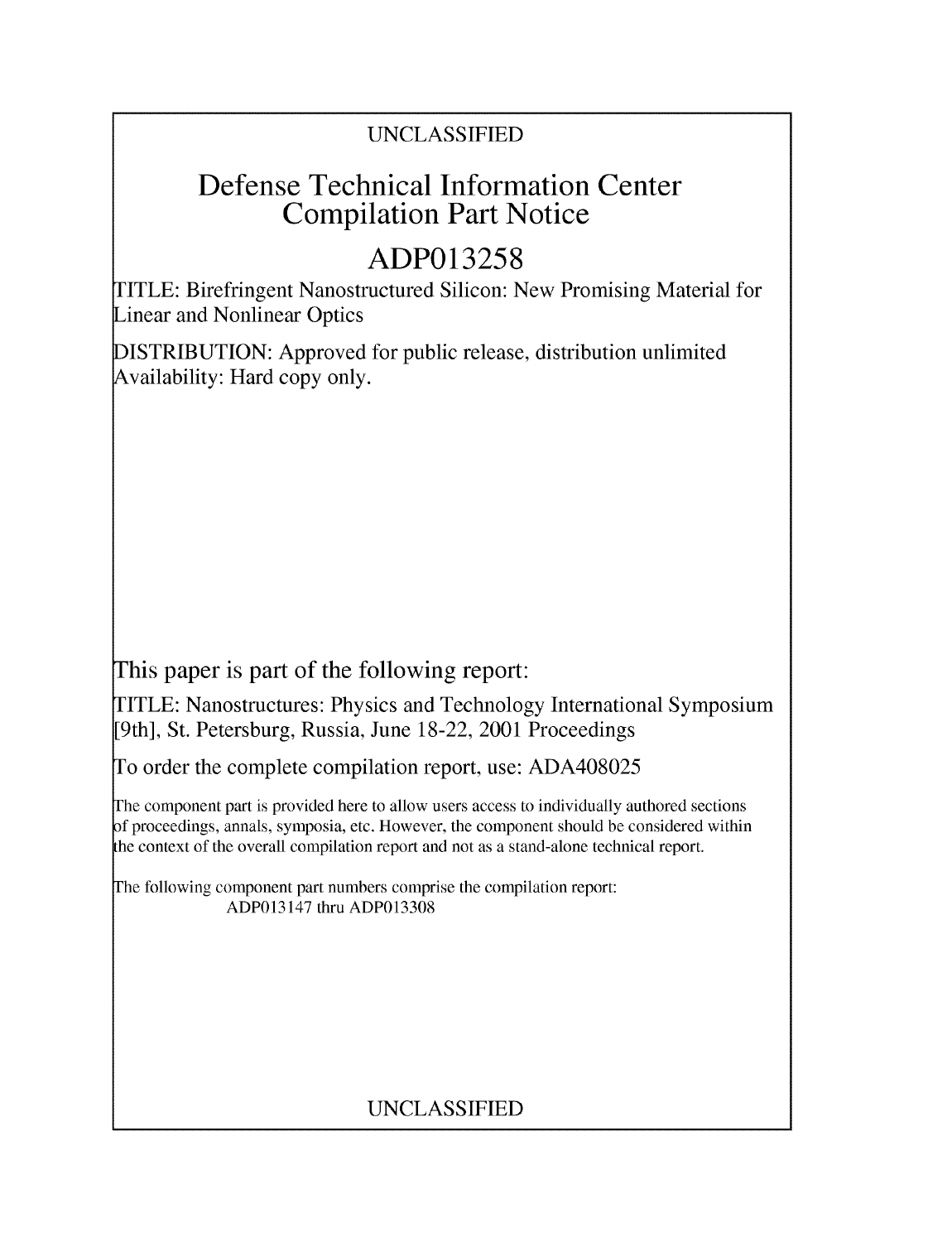### Birefringent nanostructured silicon: new promising material for linear and nonlinear optics

D. Kovalev†, *V. Yu. Timoshenko*<sup>†</sup>, L. Golovan<sup>†</sup>, E. Gross†, N. Künzner†, G. Polisski†, J. Diener†, L. Kuznetsova‡, D. A. Sidorov-Biryukov‡, A. B. Fedotov‡, A. M. Zheltikov‡, P. K. Kashkarov‡ and F. Koch†

t Technical University Munich, Physics Department E16, 85748 Garching, Germany **I** Moscow State M. V. Lomonosov University, Physics Department and International Laser Center, 119899 Moscow Russia

Abstract. Porous Si layers produced by anisotropic electrochemical etching of bulk Si exhibit strong in-plane birefringence which depends on the sizes of Si nanocrystals, spacing between them and dielectric properties of their surrounding media. Second harmonic generation experiments have revealed phase matching conditions for wave interaction in the layers. Furthermore, they can serve as a phase-matching matrix for optically nonlinear substance incorporated in their pores. This finding can significantly expand the choice of nonlinear optical media since their anomalous dispersion is not strictly required for phase matching conditions.

### Introduction

Crystalline silicon has indirect band gap and highly isotropic cubic lattice structure what limits its optical applications. Most of research efforts to eliminate its properties were devoted to porous modification of Si (PSi) produced by its electrochemical etching  $[\cdot, \cdot]$ . The absence of a large volume fraction of Si results in a reduced value of the refractive index *(n)* of PSi. PSi prepared on (100) Si substrates is demonstrated to be in-plane optically isotropic due to the equivalence of  $[010]$  and  $[001]$ crystallographic directions  $[3]$ .

To achieve in-plane uniaxial dielectric anisotropy we have employed the electrochemical etching of (110) Si wafers. Because of the selective crystallographic pore propagation in equivalent [010] and [100] directions tilted to the (110) surface [3] the projection of those on the  $(110)$  plane  $(110)$  direction) would result in an uniaxial surface symmetry with a dielectric constant  $\varepsilon_{11}$ <sub>10</sub> being different from  $\varepsilon_{10011}$ . Bulk Si is not anisotropic crystal but its porous modification becomes intrinsically uniaxial for this plane due to anisotropic dielectric nanostructuring. Since nanocrystals retain the diamond-like crystalline structure and their sizes (1–50 nm, depending on wafer doping and etching parameters used) [4] are much smaller than the wavelength of light, PSi still can be considered as a continuous optical medium. Therefore the effective medium approximation  $\lceil \cdot \rceil$  can be applied to analyze the optical properties of PSi.

### 1. Experimental

PSi layers were prepared from (110) oriented, boron doped Si substrates with typical resistivity of  $0.001-4\Omega \cdot$  cm. The electrochemical etching was done in ethanoic hydrofluoric solution. The porosities of the layers were in the range from 50 to **70%.** Free-standing PSi films were investigated by Fourier transform infrared (FTIR) spectroscopy. Optical transmittance of linearly polarized light was also measured to evaluate birefringence values in visible and near IR spectral regions.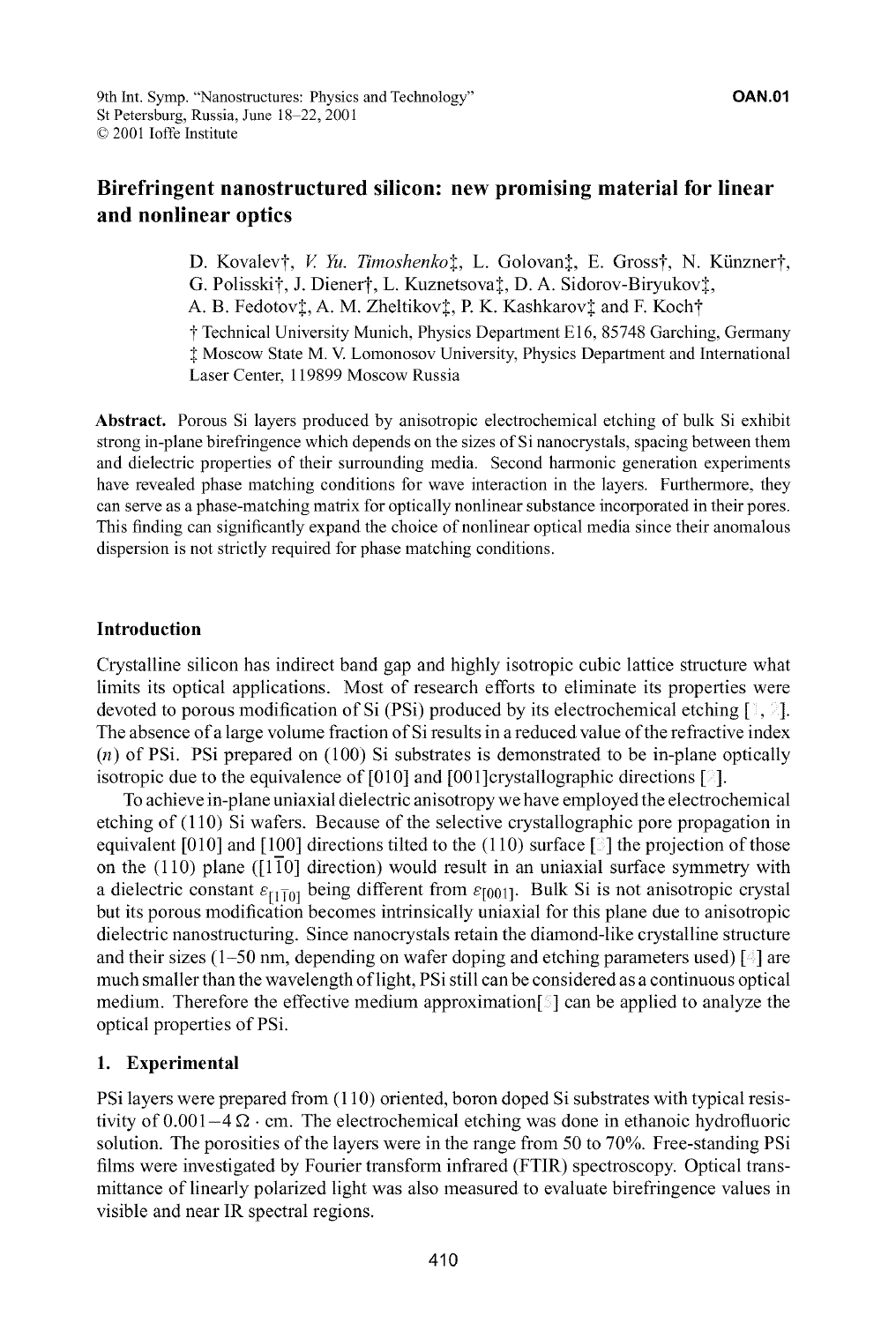The experimental set-up for second harmonic generation (SHG) consists of a picosecond Nd:YAG master oscillator with passive mode locking and amplification cascades. The second-harmonic signal was detected with a photomultiplier. The  $\lambda/2$  plate was used to rotate polarization of fundamental wave. For details see [...].

#### 2. Results and discussions

The clear evidence of the birefringence in anisotropically etched PSi layers comes from FTIR spectra measured for unpolarized light. Inset in Fig. 1 shows a typical reflectance spectrum at normal incidence. The spectrum exhibits interference fringes modulated by beats. The beats arise from the existence of two principal in-plane directions with different refractive indices and their difference (the birefringence)  $\Delta n$  is estimated to be about 0.18 while the mean refractive index  $n_m$  is 1.65 in the spectral range of 2-20  $\mu$ m. We found that the birefringence level of PSi is mostly sensitive to the doping level of Si substrate and dielectric surrounding of Si nanocrystals. Figure 1 gives the values of  $\Delta n$  for three sets of the samples prepared on Si substrates having different doping levels and, therefore, different mean sizes of Si nanostructures (measured by TEM). Solid lines in Fig. 1 are fits according to the effective media approximation [ **]** for anisotropically spaced Si nanocrystals. A good agreement between the measurements and calculations shows that an increase of  $\Delta n$  for short wavelength arises mainly from the dielectric function dispersion of bulk Si.

The large birefringence of anisotropically etched PSi allows us to reach the phase matching conditions for nonlinear optical wave interaction. We consider both types of SHG in negative crystal (*ooe* and *oee*) with synchronism conditions  $n_{10} = n_{2e}$  and ( $n_{10}$  +  $n_{1e}/2 = n_{2e}$ , correspondingly. For normal incidence of the fundamental radiation at 1.06  $\mu$ *m* phase mismatch is less for the second type of interaction *(oee)*. For the first-type synchronism the angle is of 54% with the optical axis. However, in this case the angle inside the material between the normal and synchronism direction is  $36^{\circ}$ , what is higher than the angle of the internal reflection. Thus, in air synchronism is not achieved in PSi film



Fig. 1. Spectral dependence of the birefringence of PSi prepared on the substrates of p-Si (2- 3 nm size of nanostructures),  $p^+$ -Si (6–8 nm size of nanostructures) and  $p^{++}$ -Si (10–50 nm size of nanostructures). Solid lines are fits according to the effective medium approximation. Inset: an example of the FTIR reflectance spectrum of PSi prepared on  $p^{++}$ -Si substrate.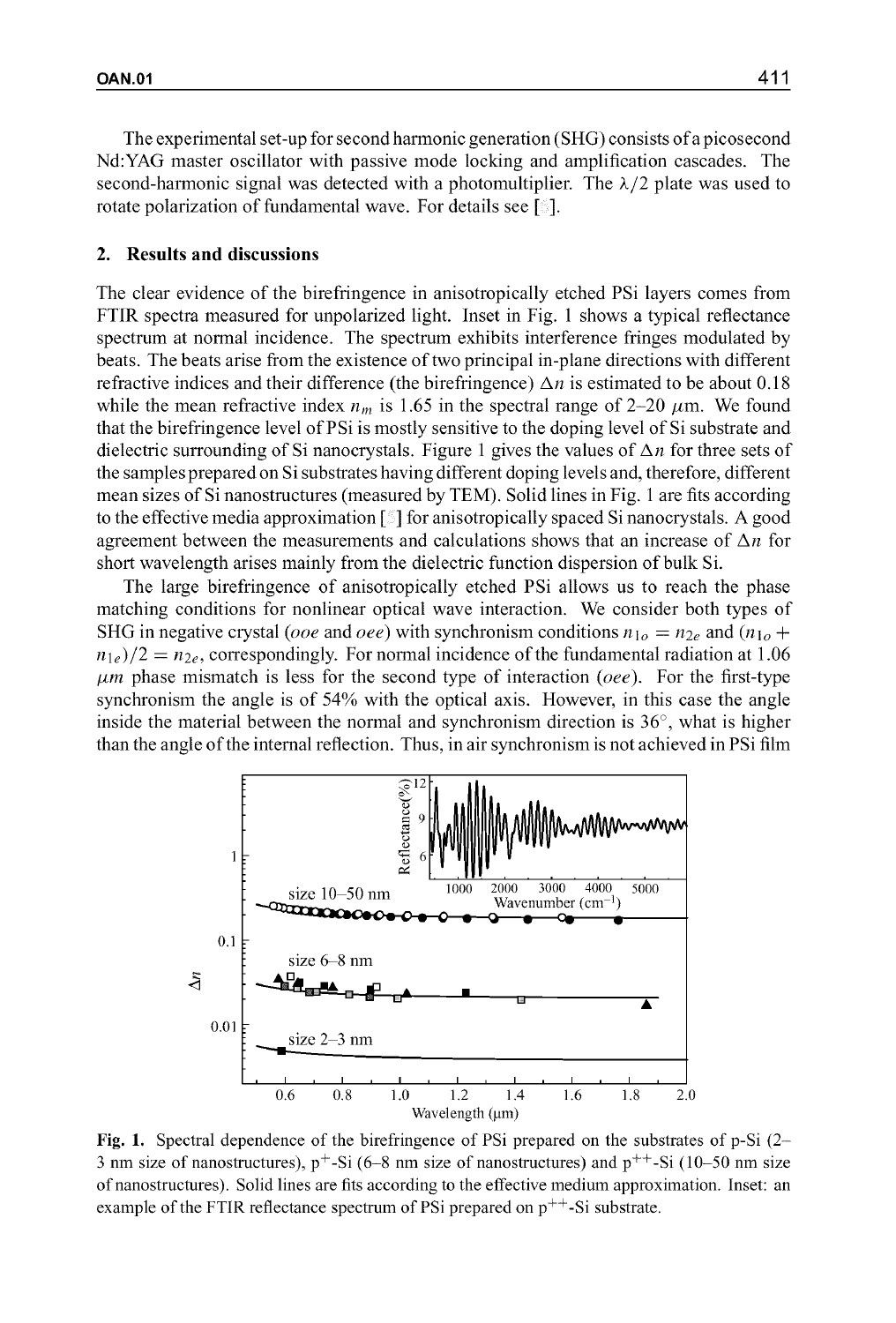

Fig. 2. Polarization dependences of the SH in PSi prepared on the  $p^{++}$ -Si substrate. The SHG experiments are performed in air at normal incidence of the fundamental radiation (a) and for incidence at **60'** (b). Solid lines are theoretical fits.



**Fig. 3.** Dependence of the SH in PSi (20  $\mu$ m thick) on the angle of incidence. The pores of PSi are filled with glycerol. Inset: polarization dependence of the **SH** for normal incidence.

because its birefringence is too strong. The situation is changed when pores are filled with a dielectric media having a certain dielectric constant what reduces optical anisotropy. For example, according the effective media approximation the filling of the layer with glycerol  $(n_g = 1.45)$  gives the phase matching for *ooe* interaction at the angle of incidence of 31<sup>o</sup>.

Figure 2 shows dependences of the SH intensity for PSi on polarization of the pumping radiation. The SH is polarized along the optical axis of the PSi layer. If the pumping radiation falls normally to the surface the polarization dependence is two-fold (*oee* interaction), whereas for incidence at  $60^\circ$  it is one-fold (*ooe* interaction). The SH in the PSi layers filled with glycerol exhibits one-fold polarization dependence (inset in Fig. **3)** independently on the angle of incidence. In fact, the filling of the pores with glycerol decreases anisotropy and, as a result, makes ooe interaction more effective even at normal incidence. The **SHG** in the layer filled with glycerol reaches the maximum for incidence at **30** (Fig. **3)** what is in excellent agreement with our calculation for the phase matching condition. **SHG** in PSi is likely to be caused by bulk quadrupole nonlinearity because the elementary cells of